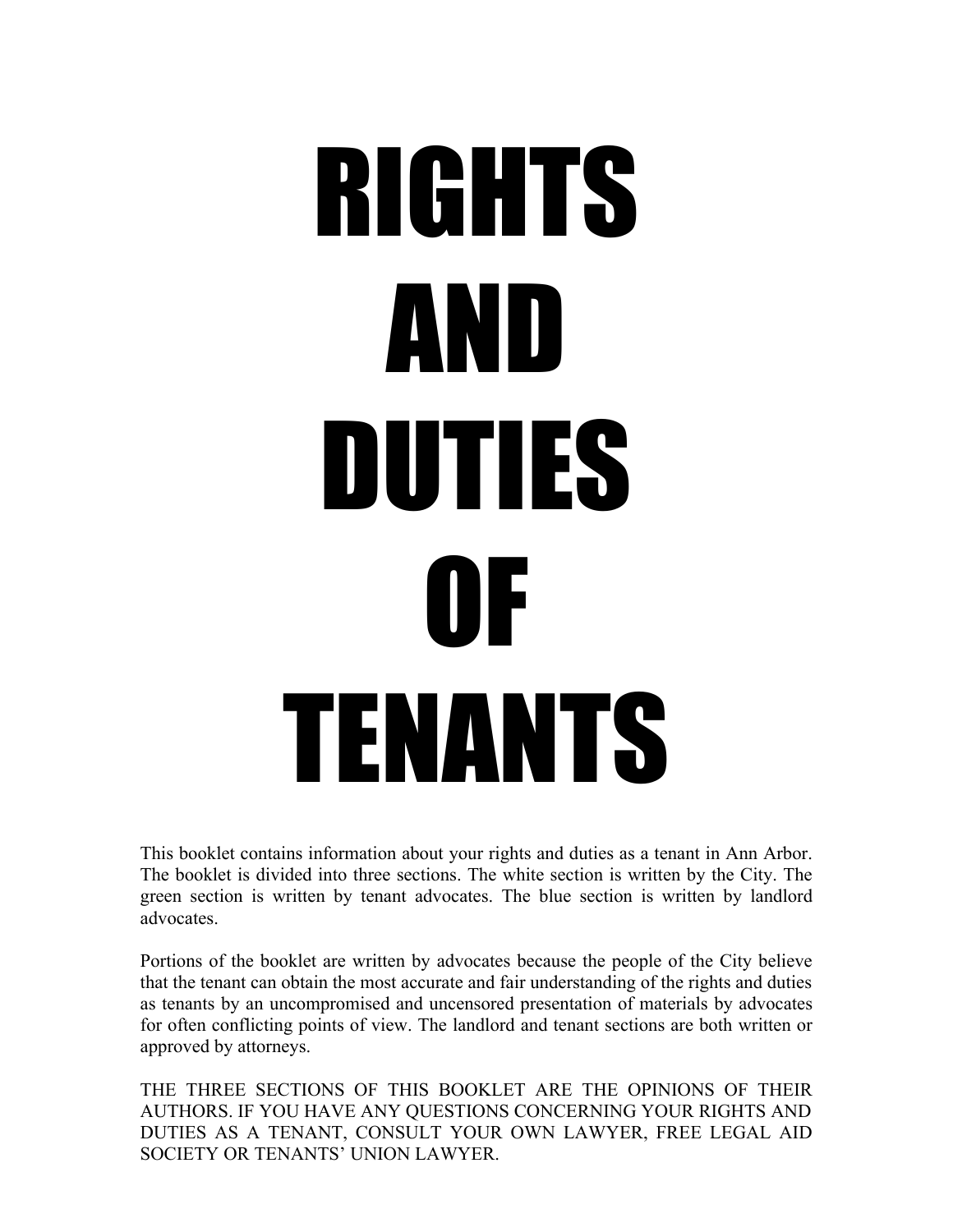This booklet is distributed to tenants by their landlords as required by City Charter, sections 19.7 to 19.13. A landlord's failure to distribute this book as required by law shall be punishable by a fine up to \$500, but may not be punishable by jail.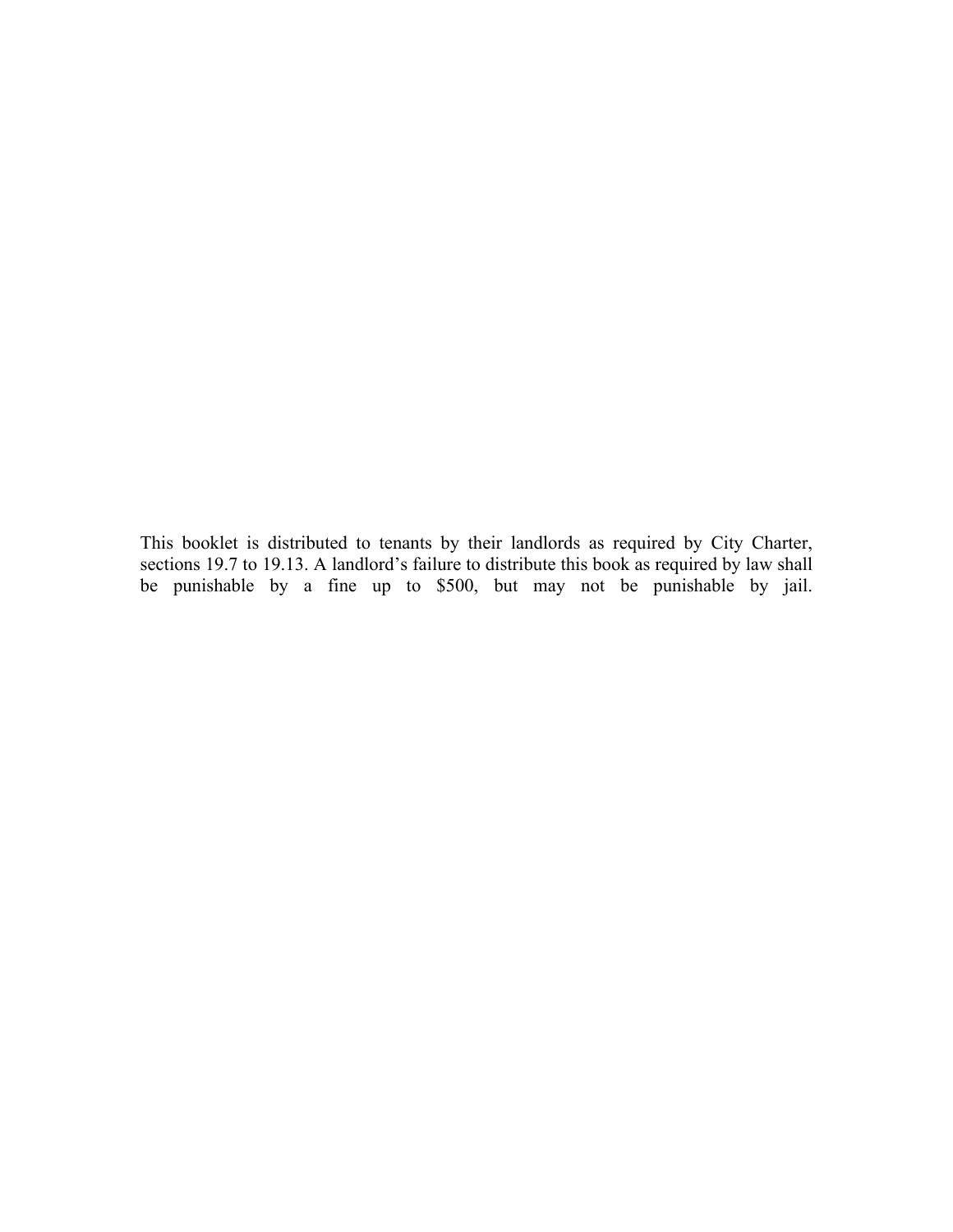## **This section is written by authors appointed by the City.**

# **I INTRODUCTION**

This booklet is designed to help you find Ann Arbor a better place in which to live. On the following pages you will find information about your rights and duties as a tenant (lessee) and suggestions on how to govern your relations with your lessor (landlord).

This booklet is written in three sections. This first section, on the white pages, has been written with the cooperation of three groups of authors - one group comprised of lawyers from the City Attorney's Office, one group chosen to represent the tenant's point of view, and one group chosen to represent the lessor's point of view. All three groups of authors have agreed that the information in this first section is accurate. HOWEVER, THE LESSOR AND TENANT ADVOCATE AUTHORS FEEL THAT THIS FIRST SEC-TION IS NOT COMPLETE AND HAVE ADDED INFORMATION IN THEIR SECTIONS TO GIVE YOU WHAT EACH GROUP THINKS IS A COMPLETE PICTURE OF YOUR RIGHTS AND DUTIES. THIS ADDITIONAL INFORMATION IS CONTAINED IN THE GREEN AND BLUE SECTIONS OF THIS BOOKLET.

There may be conflicts among the points of view presented in the advocate sections of this booklet. The purpose of the law which created this booklet was to allow you to see the differing points of view which exist.

Please remember that this booklet is only a general guide, rather than the final work, on legal matters. It is not intended as a substitute for competent legal counsel.

# **II YOUR RELATIONS WITH YOUR LESSOR**

Mutual discussions of problems and questions between lessors and tenants will often be of great benefit to both parties. Fast and equitable solutions and answers are often possible. Generally, however, both lessors and tenants, when entering into discussions, should be well informed about their rights and duties.

When either party is ignorant of their rights or duties, unnecessary confusion and hostility from both sides can result. Once well informed, both parties can enter into discussion and negotiation optimistic that mutually satisfactory solutions can be found.

See the lessor and tenant advocate section of this booklet for further comment on this point.

# **III DISCRIMINATION AS TO RELIGION, RACE, COLOR, NATIONAL ORIGIN, SEX, AGE, CONDITION OF PREGNANCY, MARITAL STATUS, PHYSICAL LIMITATIONS, SOURCE OF INCOME, FAMILY RESPONSIBILITIES, EDUCATIONAL ASSOCIATION OR SEXUAL ORIENTATION**

No lessor may refuse to rent to you or to discriminate in your rental agreement or privileges because: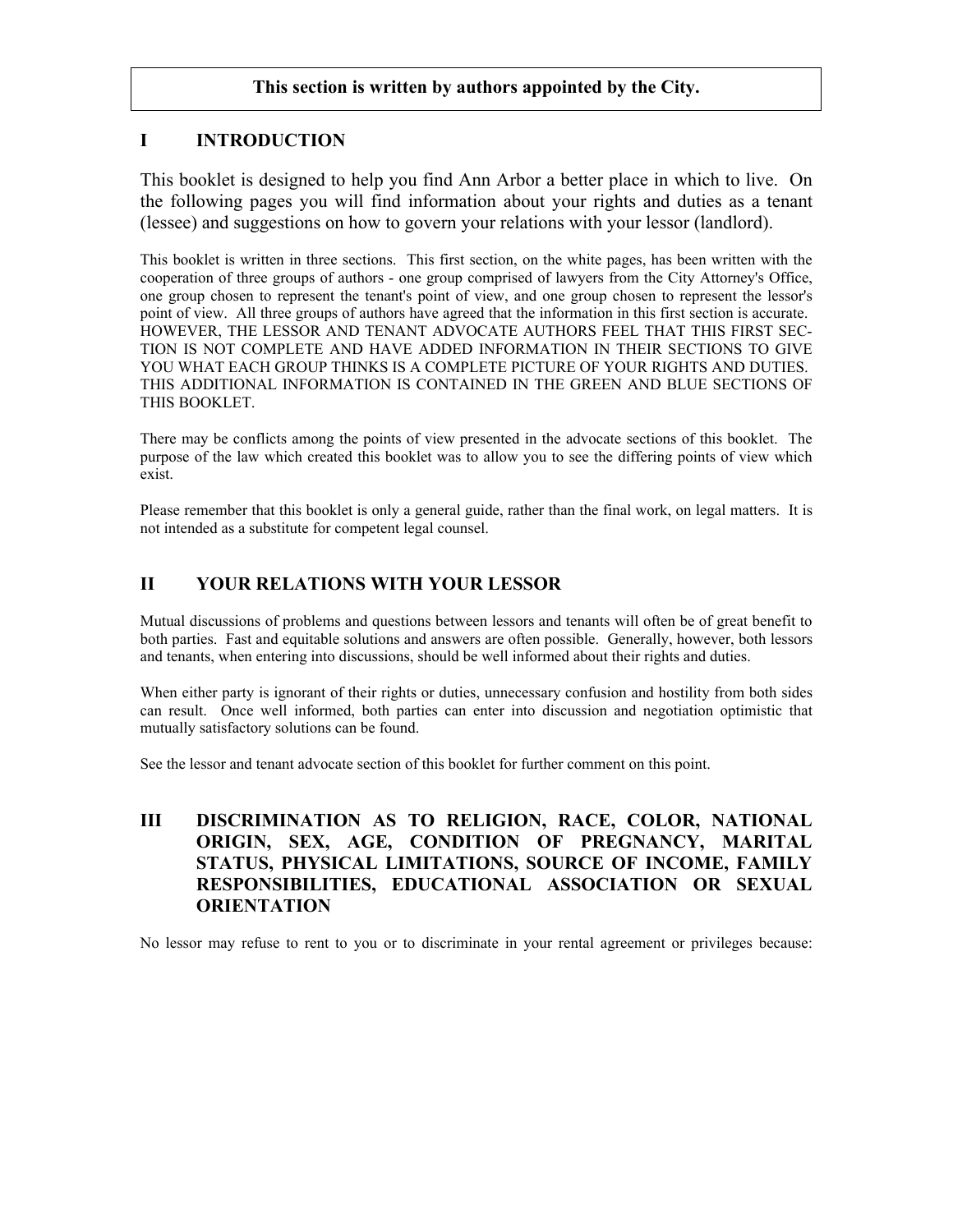- (1) Of your race, color, religion or national origin;
- (2) You are male or you are female;
- (3) Of the age of any member of your household;
- (4) You are pregnant;
- (5) You are single, unmarried, divorced or widowed;
- (6) Of physical limitations;
- (7) You get your income from welfare payments or any other legal source;
- (8) You are or might become a contributor to the support of persons in a dependent relationship;
- (9) You are a student or not a student;
- (10)You are heterosexual, homosexual or bisexual;
- (11)Of the race, color, religion, national origin, sex, age, condition of pregnancy, marital status, physical limitations, source of income, family responsibilities, educational association or sexual orientation of your relatives or associates.

Exceptions to the above rules are as follows:

- (1) A landlord can discriminate as to sex if renting an owner-occupied one or two-family dwelling, or a dwelling devoted entirely to members of one sex.
- (2) The owner of a housing project may legally restrict occupancy to persons over fifty-five (55) years of age or may restrict occupancy to handicapped persons.
- (3) A landlord may refuse to rent to an unemancipated minor.
- (4) A landlord may restrict occupancy based on age when such discrimination is *required* by law.
- (5) A religious organization or institution may restrict its housing facilities and accommodations which are operated as a direct part of its religious activities to persons of the denomination involved.

## **IV THE LEASE OR RENTAL AGREEMENT**

Your lease can be written or oral. If the lease is for a specific period of more than a year, it must be in writing. A lease for a specific period of a year or less may be oral or in writing. Also, a lease for an indefinite period (usually month-to-month) can last for less than a year or for many years and may be oral or in writing.

Leases are contracts and, provided that their terms are enforceable, will create obligations on both the part of the tenant and the landlord. These obligations will include generally, on the part of the tenant, the obligation to pay rent when due and not unreasonably damage the dwelling and, on the part of the lessor obligation to provide a dwelling in good repair and in compliance with state and local housing codes.

Unless the lease contains a provision for rent increases, the landlord cannot increase the rent during the lease term. The rent may be increased for a month-to-month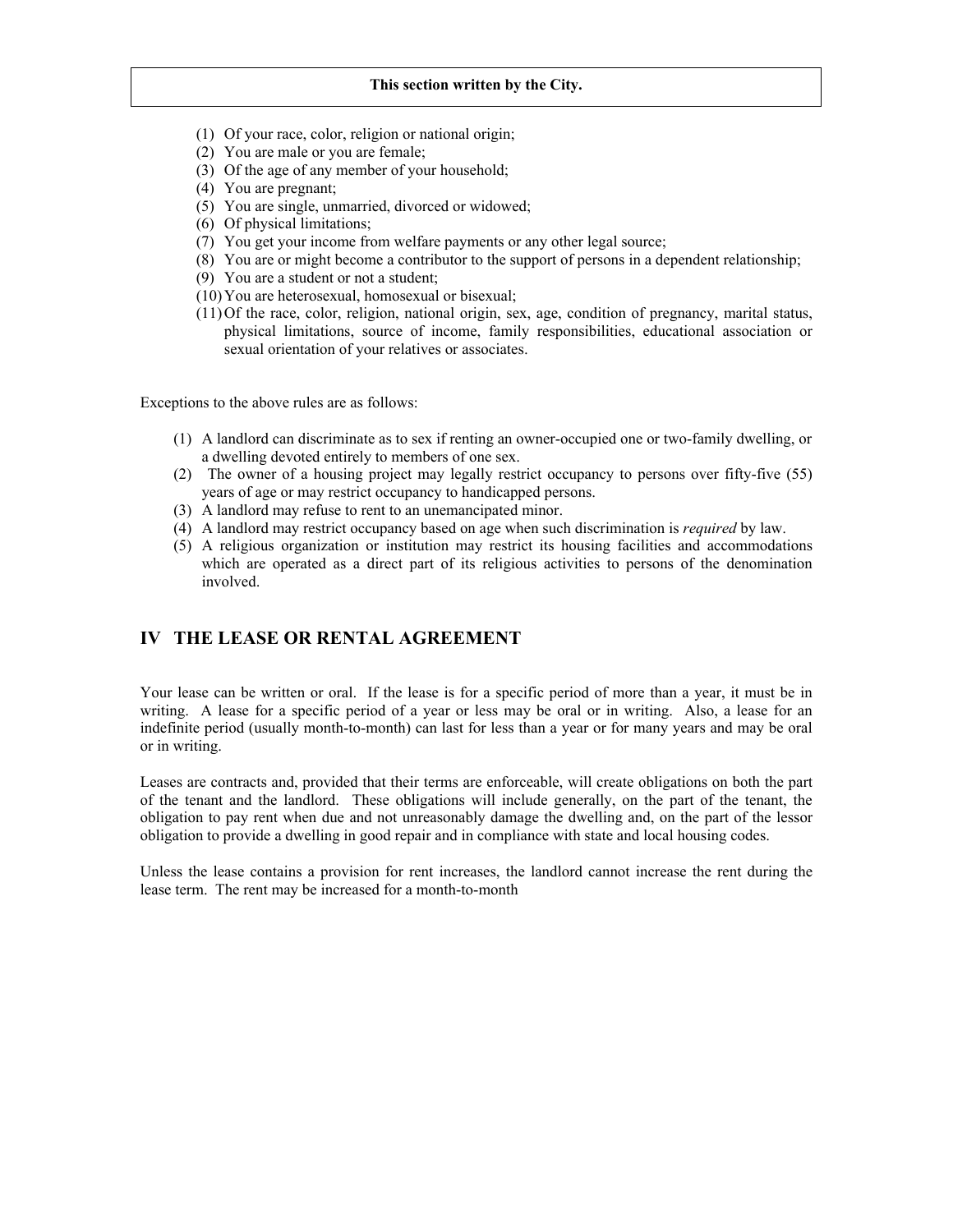lease by notifying you of the increase at least one month before the next payment is due.

# **V UNENFORCEABLE LEASE CLAUSES**

Some clauses contained in some leases are not enforceable. These clauses have no legal effect and are not binding even though you may have already signed the lease. A few such examples include the following:

- (1) Clauses which try to change any of the tenant's rights to legal remedies or the lessor's obligations (discussed in Sections VII, VIII and IX below) when the premises are not in reasonable repair or compliance with the state and local housing codes;
- (2) Clauses which try to change any of the tenant's rights under state law involving security deposits (discussed in Section XIV below);
- (3) Clauses claiming to excuse the lessor from liability to the tenant for damages caused by the lessor's negligence;
- (4) Clauses claiming to deny the tenant the right to trial by jury or certain other judicial procedures;
- (5) Clauses which claim that the tenant is liable for legal costs or attorney's fees incurred by the lessor in excess of the costs and fees specifically allowed by statute. (The State statutes only allow the winner of a lawsuit to collect small legal costs and attorney fees which rarely exceed a total of \$100 for a case going through trial.)

# **VI IF YOU PAY A DEPOSIT AND DECIDE NOT TO MOVE IN**

You may or may not have a right to a refund if you pay a deposit and decide not to move in. Consult the tenant and lessor advocate sections of this booklet for their views on your rights.

# **VII THE CONDITION AND UPKEEP OF YOUR DWELLING**

#### A. YOUR RIGHT TO A CLEAN APARTMENT ON ARRIVAL

You have the right to a clean, sanitary dwelling before you move in, even if your lease says it does not have to be clean. Cleaning waivers are sometimes used when a tenant wants to move in early. Read the tenant and landlord advocate sections of this booklet for views on the validity of such a waiver and further information on this section.

#### B. YOUR RIGHT TO HAVE THE LESSOR REPAIR

Your lessor must also keep your dwelling in good repair. It must also be kept "up to Code" - in compliance with the Ann Arbor City and the Michigan State Housing Codes. Some general requirements of the City Code are listed in Section XVI.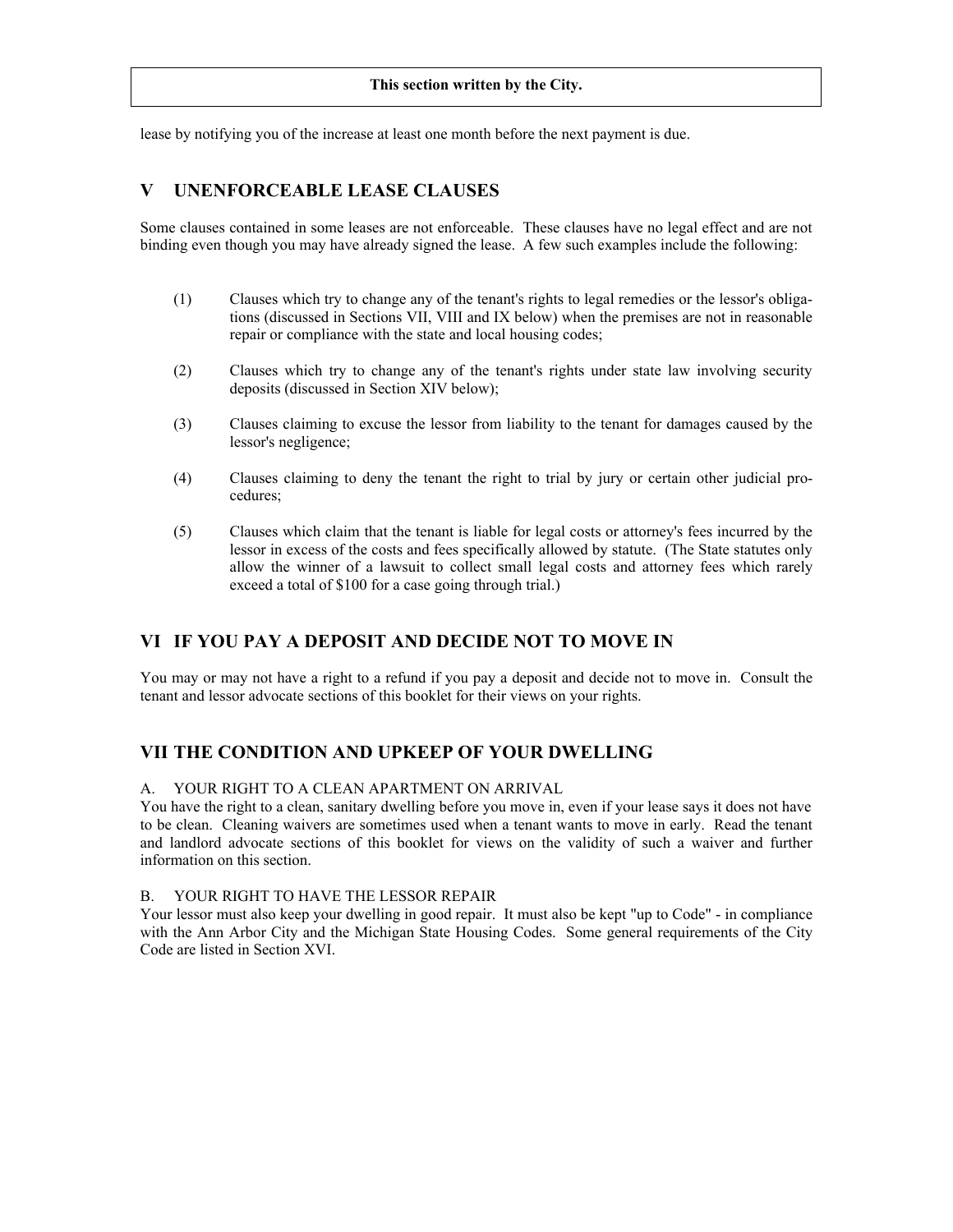You may use this list as a reference or you may obtain a copy of the Ann Arbor Housing Code from the Department of Building and Safety, located on the sixth floor of City Hall.

## C. THE CERTIFICATE OF COMPLIANCE

The lessor is also required by law to have a Certificate of Compliance with the Ann Arbor City Housing Code and you are entitled to see it on demand. If your lessor does not have a Certificate of Compliance or there are Code violations, you may be entitled to withhold your rent. Read the tenant and lessor advocate sections of this booklet for more information on this point.

## **VIII WITHHOLDING RENT**

- A. If the lessor fails to meet his or her obligations to the tenant, state law gives the tenant a right to withhold all or part of the rent under certain circumstances. The right to withhold all or part of rent may occur in the following situations:
	- (1) If the lessor violates the terms of the lease agreement; or
	- (2) If the lessor fails to maintain the premises in reasonable repair; or
	- (3) If the lessor fails to comply with the State or City housing codes; or
	- (4) If there is a total or partial constructive eviction. Such a constructive eviction occurs if the conduct or misconduct of the lessor makes all or part of the dwelling uninhabitable; or
	- (5) If the lessor imposes a retaliatory rent increase. A retaliatory increase occurs when the landlord raises the rent because a tenant took an action which was legally the tenant's right such as making a complaint concerning the condition of the premises. In this instance, only rent in excess of the original amount may be withheld.

Withholding rent may lead to legal action by the lessor to evict you. You may be able to use as a defense that you withheld rent for one of the above purposes and you may have counter-claims. If there is a suit for nonpayment of rent, you have the right, except in rare situations, to avoid eviction by payment of the rent. Consult the tenant and landlord advocate sections of this booklet for further information on withholding rent.

- B. If you decide to withhold rent, the following procedures are strongly recommended by both the lessor and tenant advocate authors:
	- (1) Make a list of everything that is wrong with your dwelling and of every violation of the lease by the lessor.
	- (2) Send your lessor a letter, inserting your list described in paragraph (1) above, preferably by certified mail, stating that you are withholding rent because of the condition of your dwelling and/or violations of the lease by the lessor. Make a copy of the letter and keep all of the mail receipts.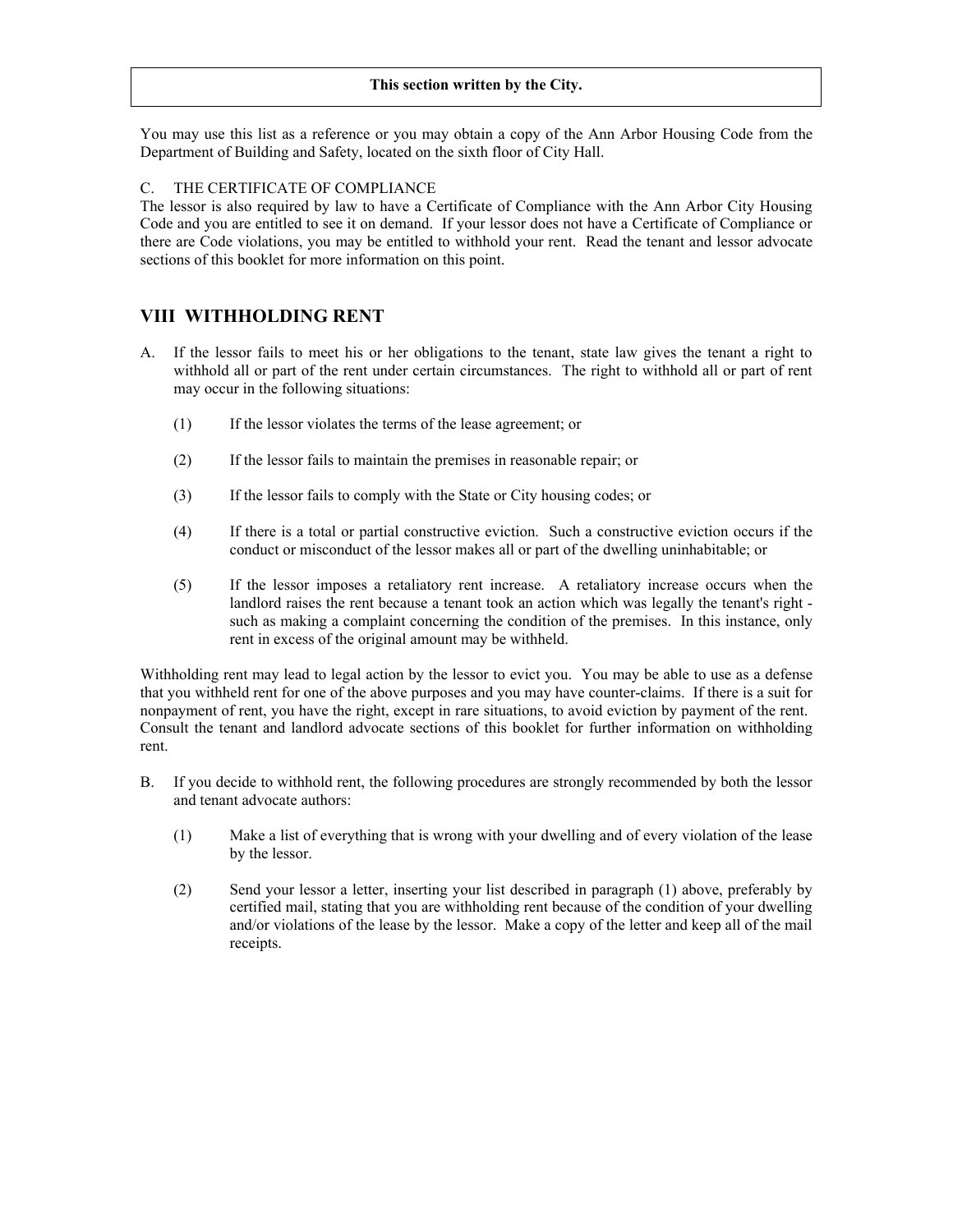(3) You may, at some future time, be required to pay some or all of the rents you have withheld. Accordingly, it is wise to set up a separate rent fund so that the money will be available when and if payment is required.

# **IX SUING THE LESSOR TO OBTAIN REPAIRS**

Another way to obtain repairs is to sue the lessor. Read the landlord and tenant advocate sections of this booklet for information on this.

# **X THE TENANT'S RIGHT TO PRIVACY AND THE LESSOR'S LIMITED RIGHT TO ENTER**

When you are a tenant, your dwelling is yours to have and peacefully enjoy. Your lessor does not have the right to enter your dwelling without your permission, in most cases.

It is courteous and makes sense to allow your lessor appointments at mutually convenient times under the following circumstances:

- (1) To do repairs;
- (2) To show the dwelling to perspective tenants;
- (3) To permit City inspectors to perform routine inspections or inspections pursuant to complaints regarding the dwelling.

The lessor may be liable for trespass in case of unlawful entry. The tenant may be liable for damages in case of unreasonably denying appointments to enter. If a City inspector is refused entry, he may obtain a search warrant to require you to permit an inspection.

See your advocate sections for further opinions about your important right to privacy and your lessor's limited right to enter.

## **XI EVICTION PROCEDURE**

#### A. GROUNDS FOR EVICTION

If you have a lease for a specific period of time, neither you nor the lessor may cancel the lease without specific grounds. The lessor may only commence eviction proceedings against you for the following reasons:

- (1) You have not paid rent and are not legally withholding it; or
- (2) You have willfully or negligently caused a serious and continuing health hazard, or an extensive and continuing health hazard, or an extensive and continuing physical injury to the premises, and you refuse to correct the health hazard or physical injury within seven days after a notice to do so or leave; or
- (3) The lease period has expired; or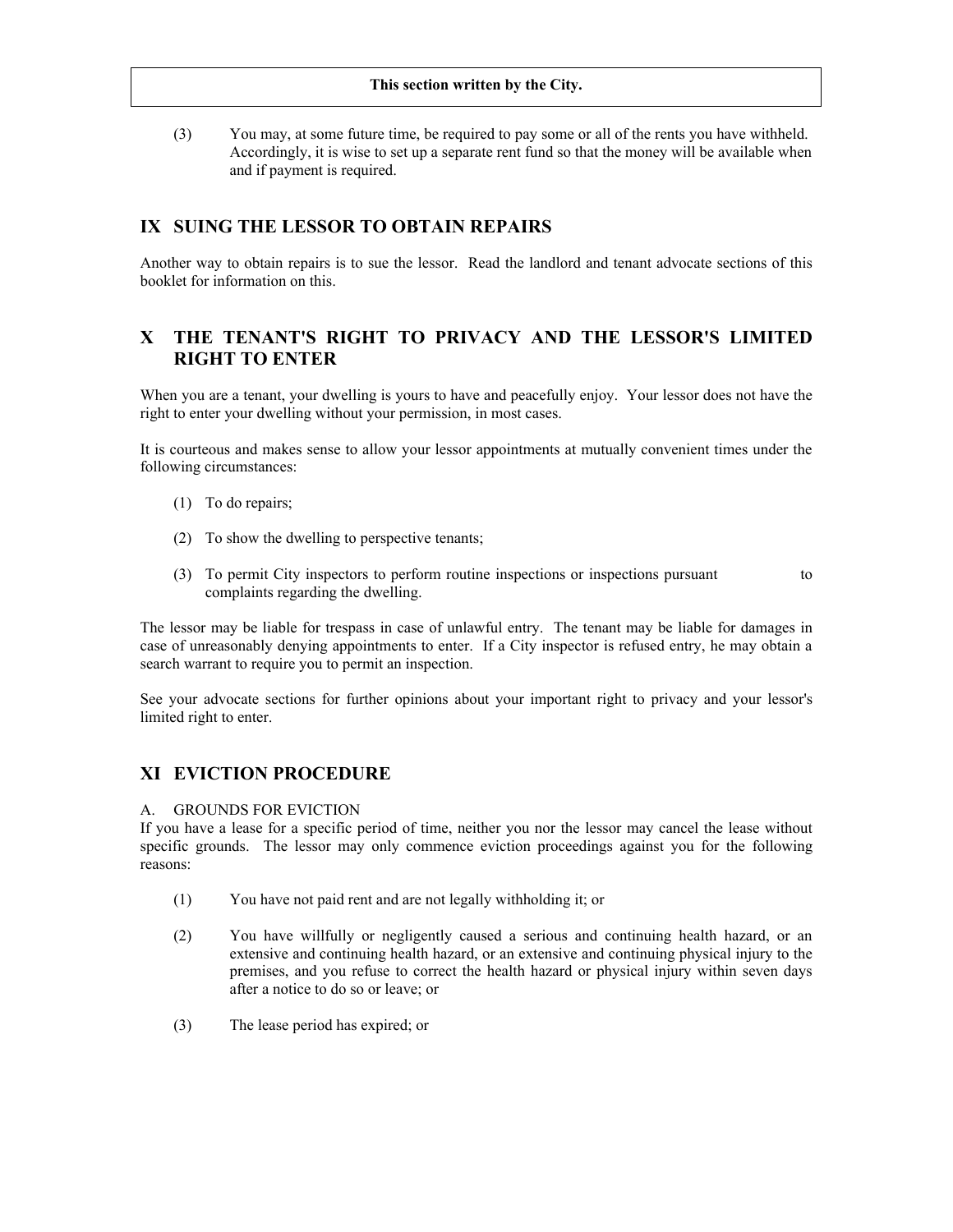(4) You have violated a lease provision which is so important as to justify eviction.

## YOU MAY HAVE DEFENSES TO SOME OR ALL OF THE GROUNDS FOR EVICTION WHETHER YOUR LEASE IS FOR A SPECIFIC PERIOD OF TIME OR A "MONTHTO-MONTH" ORAL AGREEMENT. READ THE RESPECTIVE ADVOCATE SECTIONS.

## B. ILLEGAL PROCEDURES

Unless you agree to turn over the premises to the lessor, he must follow the legal procedures described below to obtain possession of the dwelling. These procedures must be followed even if the lessor is legally entitled to evict you. If the lessor uses means other than the prescribed legal procedures, you may be entitled to sue the lessor for triple the amount of the damages you suffer. Such extra-legal procedures which will entitle you to damages include the following:

- (1) Using force to enter the premises or to forcefully remove a tenant;
- (2) Changing locks to prevent a tenant from re-entering the premises;
- (3) Disconnecting utility services to the premises;
- (4) Moving your possessions from the premises without your permission unless the lessor has won an eviction suit against you and has a court order or you have abandoned the premises.

## C. NOTICES

Except in a case where a lease has expired, a lessor is obligated to serve upon you, either personally or by mail, a notice prior to starting an eviction suit. The following are the types of notices used:

- (1) A seven-day "Notice to Quit" (move) or pay the rent due.
- (2) A seven-day "Notice to Quit" (move) or repair serious defects caused by you or to cease serious health hazards caused by you.
- (3) A notice to "terminate the tenancy." This notice is used to terminate a written or oral lease for an unspecified period, such as a month-to-month lease. It must be served on you at least one rental period prior to the termination date mentioned in the notice. Such a notice may also be used to terminate a lease because of a violation of lease terms.

If you receive one of these notices and don't intend to comply with it, you should immediately seek legal assistance. Read your respective advocate section about your rights.

## D. SUMMONS AND COMPLAINT

The summons and complaint are the documents by which a lessor begins suit against a tenant. The complaint states the reasons that the lessor feels entitled to evict you. The summons gives you the date when you must appear in court and file an answer. If you fail to appear on the date specified on the summons, a default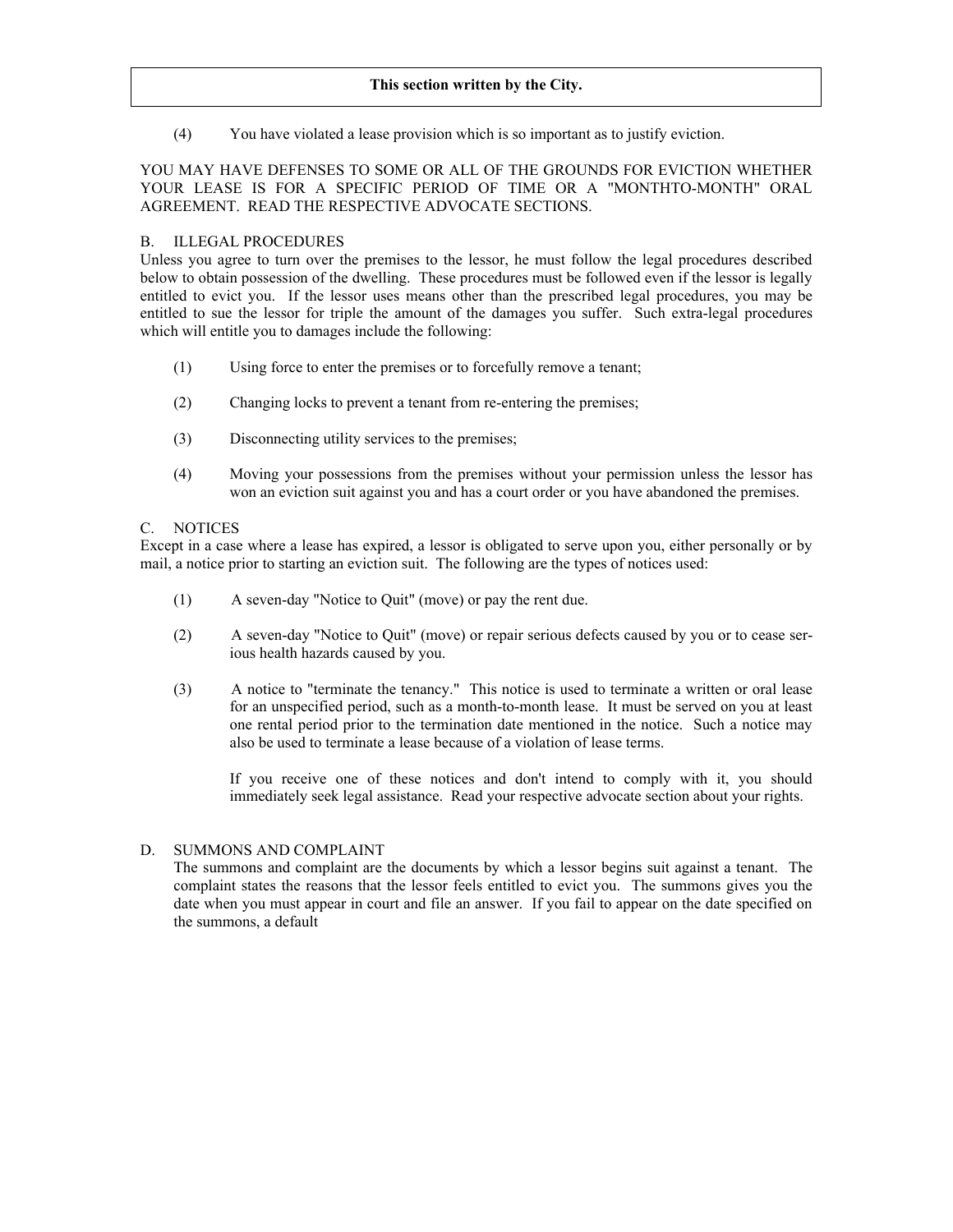judgment will be entered against you by the court. When you receive a summons and complaint, it is advisable to obtain legal assistance.

#### E. ANSWER TO COMPLAINT

The answer is the document the tenant files with the court to indicate either his agreement or disagreement with the claims made in the complaint. In addition, it is the document wherein the tenant asserts any rights the tenant has against the lessor, such as rights which may arise because of code violations, breaches of the lease or illegal remedies used by the lessor.

#### F. WRIT OF RESTITUTION

If the court determines that the lessor is entitled to evict you, the judge will order the issuance of a "writ of restitution." Such a writ is served by an authorized court officer who may forcefully remove you and your possessions from the dwelling. Normally there are ten days following the judgment before a writ may be issued.

**If the eviction is for nonpayment of rent**, the writ of restitution will not be issued for at least ten days following the judgment in favor of the lessor. During that ten day period, the tenant is entitled to reinstate the lease by payment of all past due rents and court costs and is also entitled to appeal the judgment.

## G. PUBLIC HOUSING EVICTIONS

If you live in a dwelling leased from the Ann Arbor Housing Commission, you have a right to a hearing before eviction proceedings are started against you. To obtain such a hearing, you must request it after a notice to quit but prior to receipt of the summons and complaint.

## **XII COMMON SENSE OBLIGATIONS AND DUTIES OF THE TENANT**

As a tenant you have certain legal duties in the use and enjoyment of your dwelling. In addition, common sense applies in many cases where there may not be an actual "legal" duty.

#### A. LEGAL DUTIES

- (1) Pay rent on time unless lessor has violated some obligation to you which excuses some or all of the rent.
- (2) Do not store combustible liquids in your apartment in a dangerous manner.
- (3) Vacate the premises timely at the end of your lease.

#### B. COMMON SENSE ITEMS

- (1) Promptly report, in writing, if possible, any problems or needed repair.
- (2) Do not remove furniture or fixtures from the units, if it is not yours, without the lessor's written permission.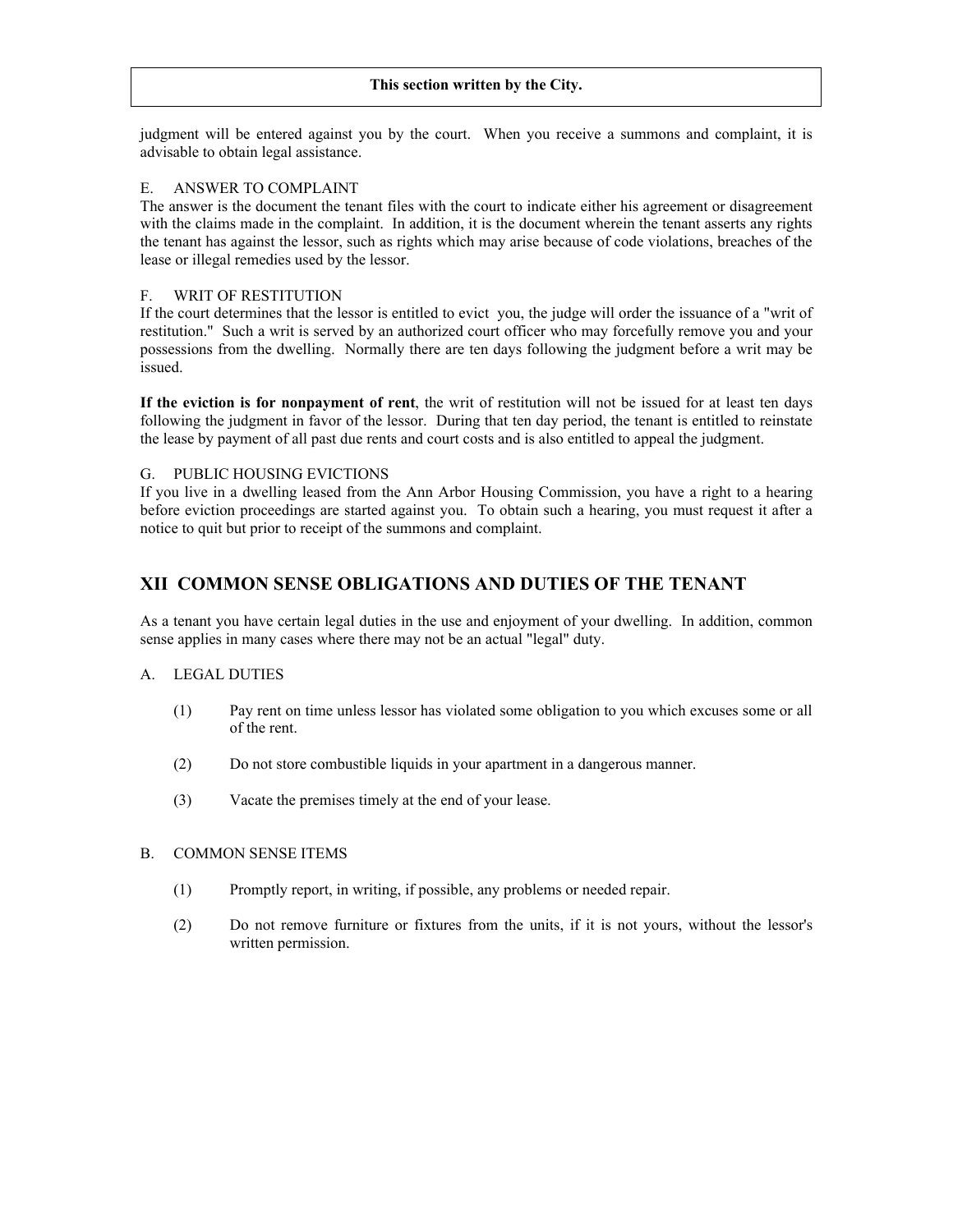- (3) Try not to make an unreasonable amount of noise which might disturb your neighbors.
- (4) Do not let water escape from tubs or lavatories.
- (5) Empty trash only into containers provided.
- (6) Park only in designated areas.
- (7) Do not use sharp instruments when defrosting refrigerator.
- (8) Avoid putting foreign materials in drains that will cause clogging.

## **XIII LEASE ASSIGNMENT AND SUBLETTING**

In most cases, you can sublet your dwelling to another tenant, but you remain liable for the rent for the remainder of the lease if the subtenant fails to make rental payments. Also, you may be liable for damages caused by the subtenant. Accordingly, it is wise to sublet only to a reliable person. If the lessor is agreeable, it may be possible to have the subtenant enter into an agreement with the lessor whereby the subtenant is substituted for you for the remaining period of the lease. In such a case you would not be liable if the new tenant failed to make rental payments or caused damage.

Some leases say you cannot sublet without permission of the lessor but that the lessor's permission "cannot be unreasonably withheld." This clause is valid. Read your advocate sections for information on what is "reasonable."

Some leases say you cannot sublet at all or that the lessor can withhold permission (whether or not "reasonably") or charge a fee. Your advocate sections differ on the validity of such lease clauses.

If you do sublet, it is recommended that both tenant and subtenant read the lease, read the advocate sections of this book and attempt to obtain the lessor's written permission to sublet, if there is any restriction on subletting in the lease. Even if there is no restriction, it is common courtesy to inform the lessor when a new (sub)tenant moves in.

Also, in the interest of avoiding honest misunderstanding, it is recommended that a written agreement be signed between the tenant and subtenant. This agreement should provide for a security deposit and should include the address and commencement and expiration dates of the sublease, monthly rental and security deposit amounts, who will pay utilities and information as to how to contact the tenant and subtenant if they wish to be notified by the lessor in case any questions arise concerning the sublease. It is also recommended that the lessor be notified what forwarding address should be used for the return of the security deposit. If this agreement provides for a security deposit, the security deposit laws must be complied with.

Here are two ways for handling security deposits between tenants and subtenants:

(1) Subtenant can pay a security deposit directly to the tenant and the subte-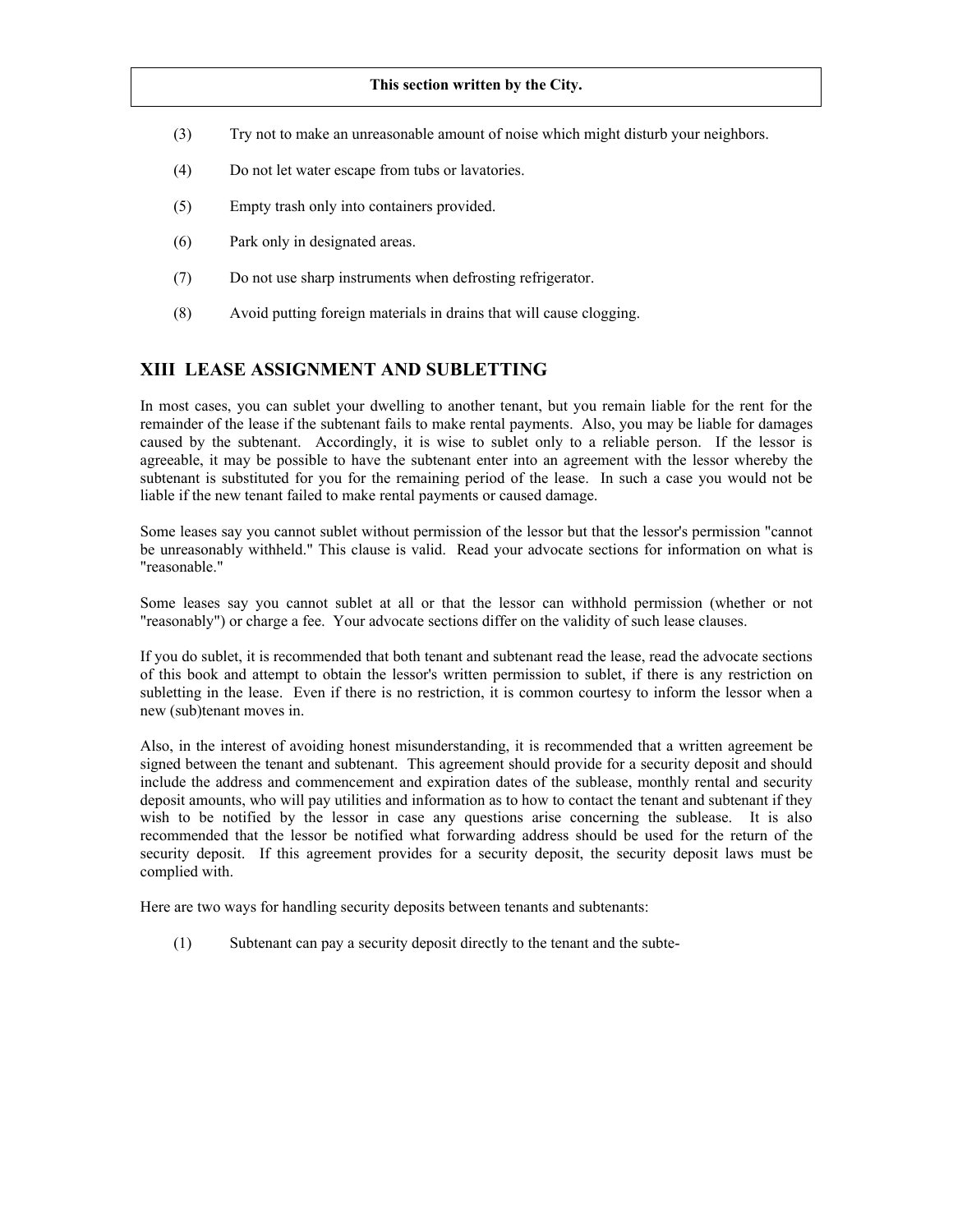nant and tenant follow the same rules about security deposits as apply to lessors and tenants; or

(2) By arrangement with a willing lessor, the lessor may return the tenant's security deposit and receive and return the subtenant's security deposit directly.

# **XIV YOUR SECURITY DEPOSIT**

Both the lessor and lessee have certain obligations regarding security deposits. Some are mentioned below. If you have trouble getting your security deposit back after you move out, contact legal help. The provisions below apply to all leases of residential dwellings.

- A. Your security deposit by legal definition includes any rent you pay in advance other than for the first month's rent. For example, your last month's rent paid in advance is considered part of your security deposit. This security deposit cannot exceed one and one-half month's rent.
- B. The lessor must give you an address where you can write to him about your security deposit within 14 days of the day you move in.
- C. When you move in, the lessor must also give you two blank copies of an inventory checklist. You must note the condition of the unit and return one copy of the checklist to the lessor within seven days.
- D. You must notify your lessor in writing within four days after the termination of your occupancy (i.e., in most cases, the end of your lease: see your advocacy sections) of a forwarding address where you may be reached or where you may receive mail. If you fail to do this, the lessor is not obligated to give you an itemized list of damages claimed.
- E. Money may be deducted from your security deposit for the following reasons **only:**
	- (1) For actual damages to the unit which were the direct result of conduct not reasonably expected in the normal course of living there. Deductions cannot be made for normal wear and tear of the apartment.
	- (2) For unpaid rent.
	- (3) For unpaid utility bills.

YOU MAY HAVE DEFENSES. SEE YOUR ADVOCATE SECTIONS.

F. Within 30 days after the termination of your occupancy (i.e., in most cases, the end of your lease: see your advocate sections), the lessor must mail you a list of damages, the cost of repairs and the reasons why he intends to deduct money from your security deposit. He must send you a check for the amount he claims to which you are entitled.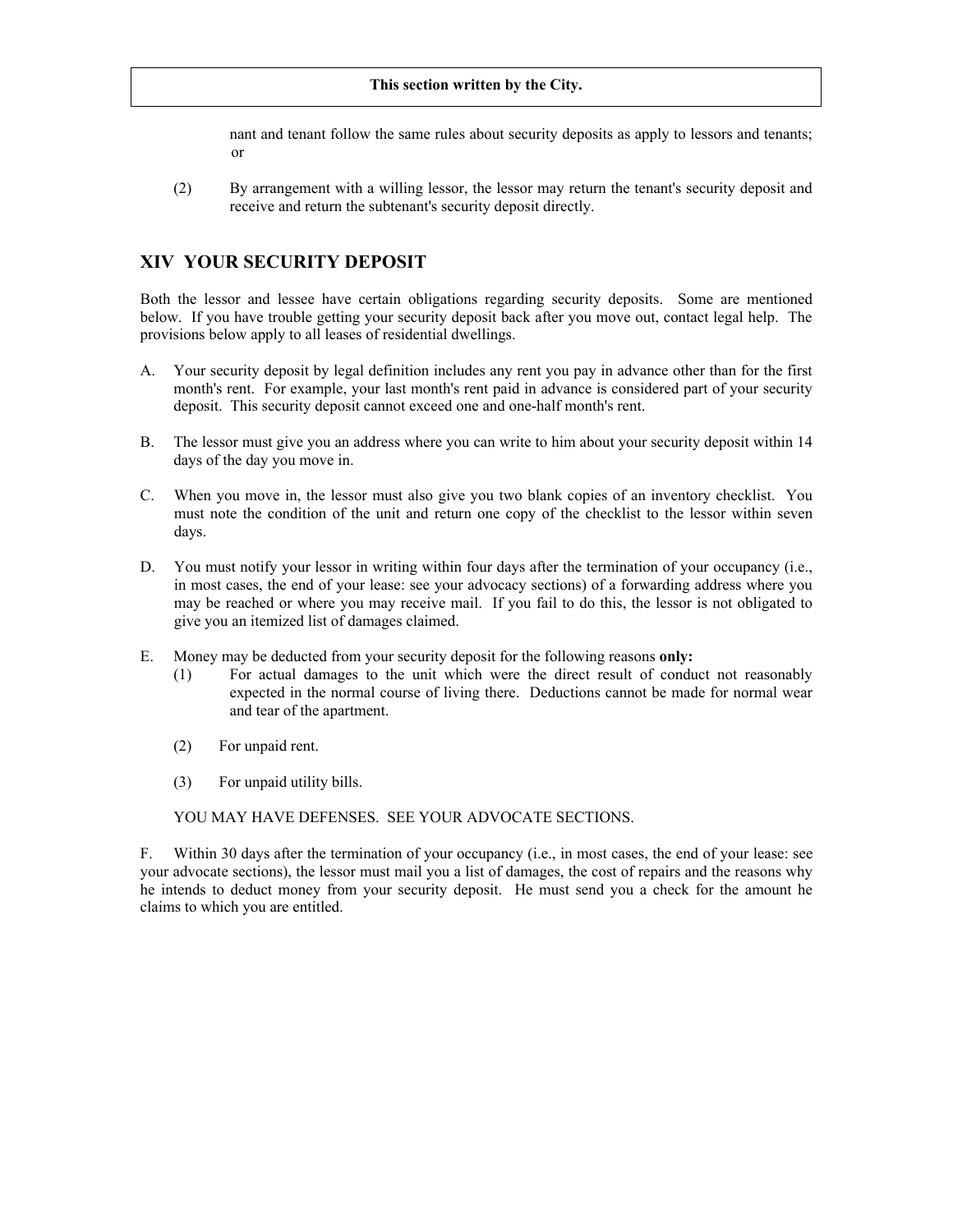- G. If you have given your lessor the forwarding address required in paragraph D and your lessor does not send this information within 30 days after the termination of your occupancy, he must send you the entire deposit.
- H. If you do not agree with the damages claimed, you must notify your lessor by **mail** within seven days; otherwise, you forfeit the amount claimed.
- I. If you have properly notified your lessor of your forwarding address and properly objected to the damages claimed, the lessor must either:
	- (1) Return the balance of the security deposit to you; or
	- (2) Start suit against you within 45 days after the termination of your occupancy. (This is not required in most cases when the lessor is only claiming money for unpaid rent. See your respective advocate sections.) Or
	- (3) Agree with you in writing about the amount the landlord will retain and the amount he will return to you.
- J. If you do not properly notify your lessor of your forwarding address or you do not object to the damages claimed within the legal time limits, you may not have waived your rights to some or all of your security deposit. See your advocate sections.
- K. The lessor is not required to comply with the foregoing procedures in the case of a non-refundable cleaning fee.

## **XV LIABILITY FOR DAMAGES**

Either party may be liable to the other for negligence or breach of contract causing personal injury or damage to property, in most cases, even if the lease says otherwise. Unauthorized alterations to the dwelling may make the tenant liable for damages.

Neither party is liable to the other for an "act of God" (such as lightning).

The lessor might possibly be liable for injury or burglary by a third person, but only if the lessor was negligent, as in not providing adequate locks or lighting, and the tenant was not negligent, as in leaving the door unlocked. Read your advocate sections for further information.

Normally, a lessor's insurance does not protect the tenant's property unless damage is caused by the lessor. It is recommended that the tenant obtain insurance to protect the tenant's property and to protect the tenant from damage claims for accidental injury to the property of others.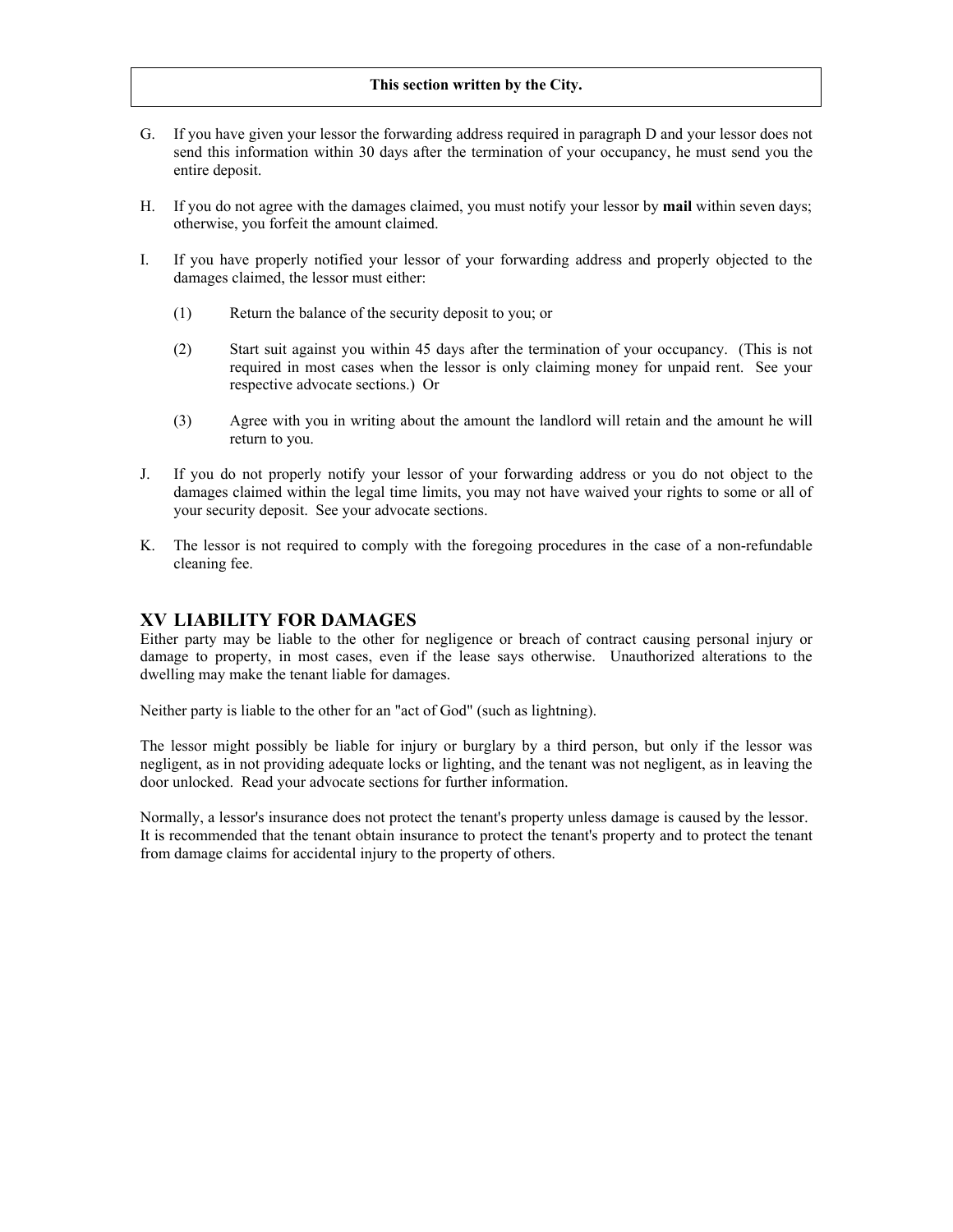# **XVI SOME EXAMPLES OF CITY CODE REQUIREMENTS THAT MAY APPLY TO YOUR DWELLING**

# A. MINIMUM SPACE AND FACILITIES

The total floor area of a dwelling (excluding bathrooms, storage areas, closets, corridors and laundry facilities) must be at least 225 square feet.

The total floor area of each dwelling (excluding the same areas as above) must be at least 150 square feet for the first occupant and 100 additional square feet for each additional occupant.

At least one common room in a dwelling must have a minimum floor area of 120-150 square feet, dependent on the number of bedrooms. Kitchens and dining areas, if provided as separate areas, shall have a minimum habitable area of 35 and 50 feet respectively. Bedrooms in a dwelling having two or more rooms must have a total floor area of at least 70 square feet when one person sleeps in that room or a minimum floor area of 50 square feet per person when more than one person sleeps in that room. Children under 12 must have at least 40 square feet of floor area per person when two or more sleep in the room.

Every habitable room in a dwelling (excluding bathrooms, closets, etc.) must have a ceiling height of at least seven feet.

In habitable basements, at least 80% of every room must have a minimum ceiling height of 6 feet 8 inches. In rooms with sloped ceilings, at least 50% of the room must have a ceiling height of 7 feet.

No dwelling which has two or more bedrooms may be arranged so that access to the bathroom for occupants of one bedroom may be had only by passing through another bedroom, nor can access to one bedroom be through a bathroom or other bedroom.

Food may not be prepared in any room used for sleeping purposes, except in efficiencies.

Efficiency apartments must have a minimum floor area of 150 square feet for one occupant. For each additional occupant an additional 100 square feet of floor space must be provided.

Kitchenettes in an efficiency apartment must be at least three feet by five feet in size and must be accessible from the living room.

A cellar (a room which is underground where the distance from the adjoining ground to the ceiling is less than the distance from the adjoining ground to the floor) may not be used as a habitable dwelling, although it may be used for recreational purposes.

## B. EGRESS

All parts of multiple dwellings must have access to two separate means of egress. Both must be accessible to all occupants without passing through one to get to the other or passing through a private room or apartment.

Of the two means of egress mentioned, one may be a fire escape, if it is enclosed and maintained in a safe condition. The escape must be accessible to all occupants through a door or casement window at least either 27 inches wide X 47 inches high or 22 inches wide by 53 inches high (those exits serving only one unit may be 22 inches wide by 47 inches high). These doors or windows must open in the direction of egress.

Multiple dwellings with more than 15 rooms of sleeping accommodations for more than 30 persons must have all means of egress designated by electric EXIT signs with letters at least four inches in height.

The primary entrance of a dwelling must have exterior lighting. Dwellings with multiple entrances must have at least 2 entrances lighted.

Automatic entrance lighting is required for buildings with 4 or more units.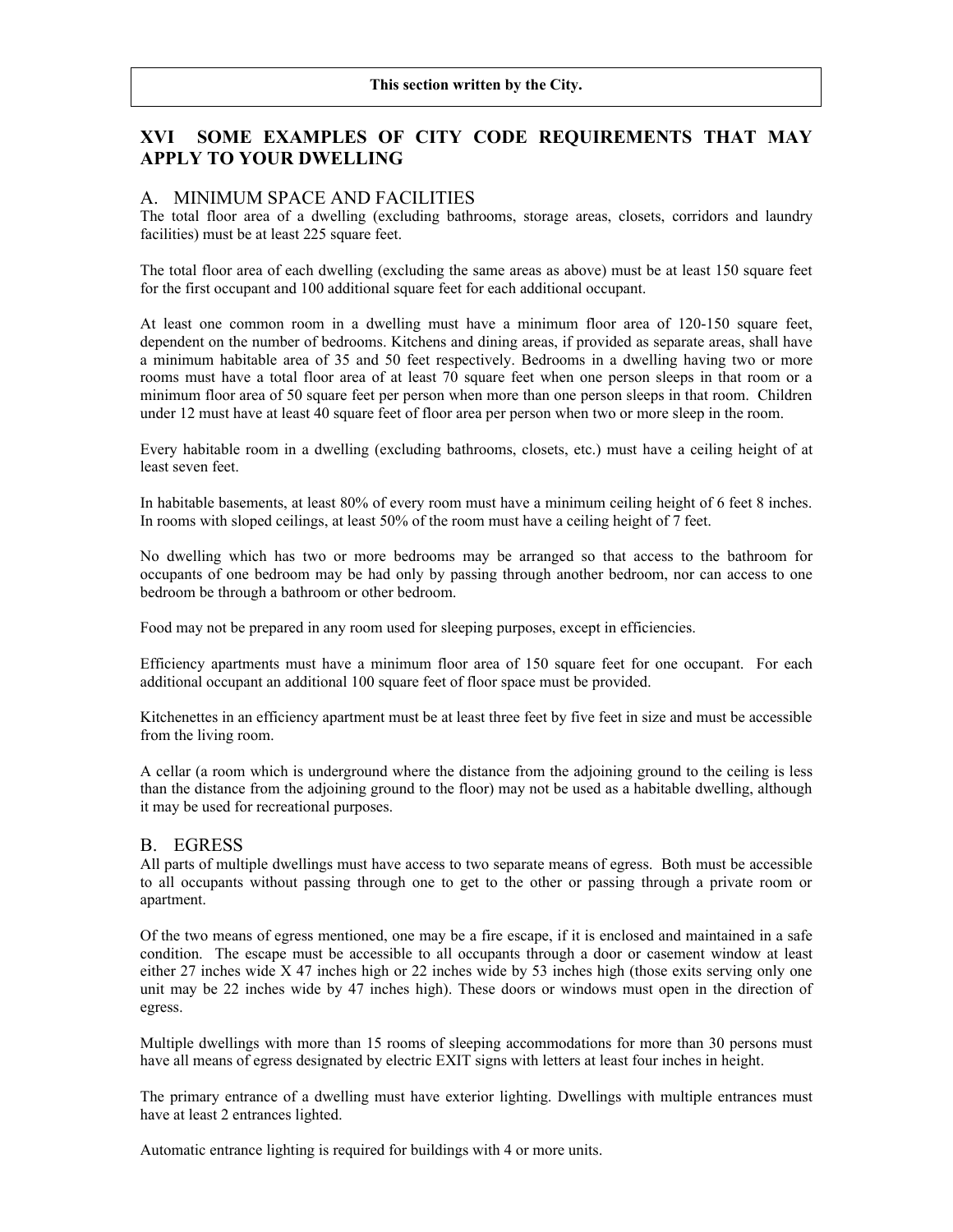Storage within five feet of gas or oil fired heating devices is prohibited.

Storage in exitways is prohibited.

There are minimum dimension requirements for exitways.

## C. LIGHT AND VENTILATION

Every habitable room must have at least one window or skylight opening directly to the outdoors (mechanical ventilation may be substituted in bathrooms.)

Minimum total window area for every habitable room must be at least 8 percent of the floor area of such a room.

Total openable window area must be at least 50 percent of the minimum allowable window area.

In kitchens, the window space requirements may be reduced or waived if there is adequate artificial lighting.

Every habitable room must have one window or skylight which can be easily opened or other device capable of ventilating the room.

Window and outside door screens must be installed by the owner to permit adequate ventilation. These screens must be installed by the owner by May 1 and may not be removed prior to September 30. All basement windows must be screened, if required for ventilation.

## D. ELECTRICAL SERVICE

Every habitable room in a dwelling must contain at least two separate electrical outlets, spaced for convenience, and one switched light fixture or switched outlet.

Rooms not considered habitable (bathroom, laundry rooms, etc.) must be provided with fixtures to provide sufficient light.

Bathrooms must be provided, in most cases, with one convenience outlet, and rooms not provided with ceiling light fixtures must be provided with at least one convenience outlet or side wall lighting outlet controlled by a wall switch.

Electrical cords may not be allowed to run under rugs, through doorways, stapled to wooden baseboards or door casings or through holes in partitions or floors. Cords up to 6 feet long are allowed if they are the proper size for the devices they serve.

Wiring and fusing must be maintained in safe conditions at all times.

Smoke detectors or an automatic fire alarms system must be provided.

## E. HEATING AND INSULATION

Heating facilities must be adequately installed and properly maintained at all times.

Facilities must be capable of heating all habitable rooms, including bathrooms, to 68 degrees F. when the temperature outdoors is as low as 10 degrees below zero.

When owners use temporary heating devices to maintain the required temperature, they must pay a prorated share of the heating bill.

Heating units in multiple dwellings must be separately enclosed.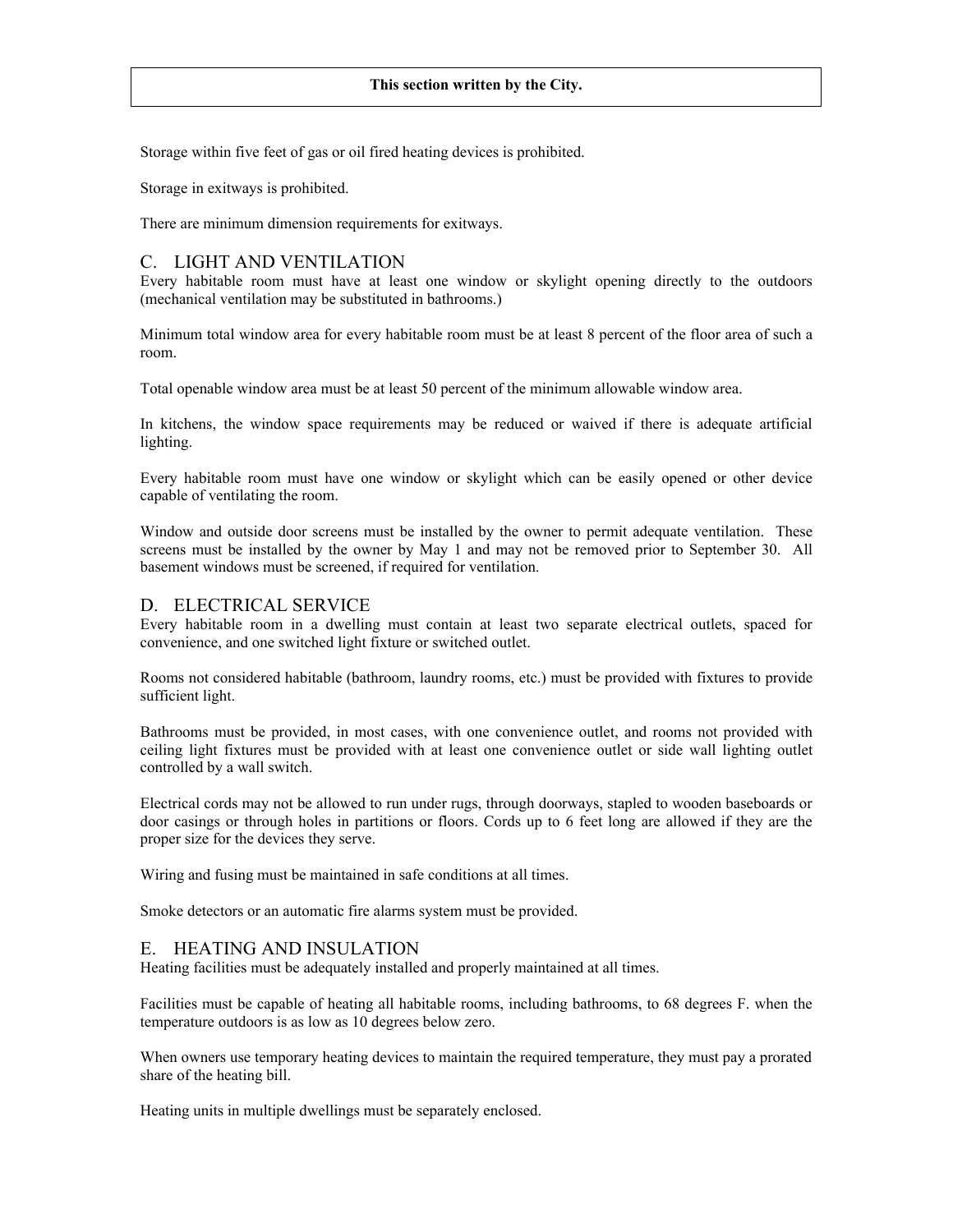Windows and cracks must be caulked. Unheated attics or top stories must be insulated to R-19 if insulated before 1985 and R-30 if insulated later. These winterization requirements do not apply in several instances, one of which is if the landlord pays all the heating bills without charge to the tenants.

## F. PLUMBING

Every plumbing fixture must be properly installed and in good working condition.

Every dwelling must have a working kitchen sink equipped with sufficient hot and cold water.

All dwellings must be provided with a bathroom within the dwelling which contains a flush toilet, a sink and a bathtub or shower in good condition. The sink or shower may be outside the bathroom but must be adjacent to it.

Sinks and bathtubs or showers must be equipped with hot and cold water.

In rooming houses, there must be at least one bathroom for each eight persons. The facility must be accessible from a common hall or corridor.

Water heating facilities must be properly installed and maintained in good working condition.

Water heating facilities must be capable of providing enough water heated to 110 degrees to provide for all sinks, tubs and showers.

## G. SANITATION

No dwelling is to be occupied by new tenants unless it is clean, sanitary and fit for human occupancy.

The owner of the premises is responsible for maintaining those premises in a clean condition, except for that portion of the premises which the occupant controls.

The occupant must dispose of trash or garbage in covered containers. These containers must be provided by the owner and should be sufficient to provide accommodations for two weeks of accumulation. Garbage chutes are prohibited.

All facilities required by law must function safely and must be kept in good repair. Facilities, equipment and utilities cannot be stopped or discontinued when the dwelling is occupied except for temporary repairs or during temporary emergencies.

All parts of the dwelling, including heating, lighting, ventilation and plumbing, must be kept in good repair by the owner.

## H. GENERAL MAINTENANCE

Foundations, floors, ceilings, walls and roofs must be reasonably weather-tight and rodent proof, capable of affording privacy and in good repair.

Roofs must not leak and rain water must have some sanitary means of drainage. Exterior wood surfaces must be kept from deterioration by paint or other protective treatment.

Windows and doors must always be reasonably weather-tight and rodent proof and in good working condition and repair.

Stairs, porches and all other attached features must be kept in sound condition.

## I. SECURITY

All exterior windows and doors must have locking devices. Double hung windows accessible from ground level must have pin or vent locks.

Sliding windows and doors must have a rod that can be used to prevent them from being opened.